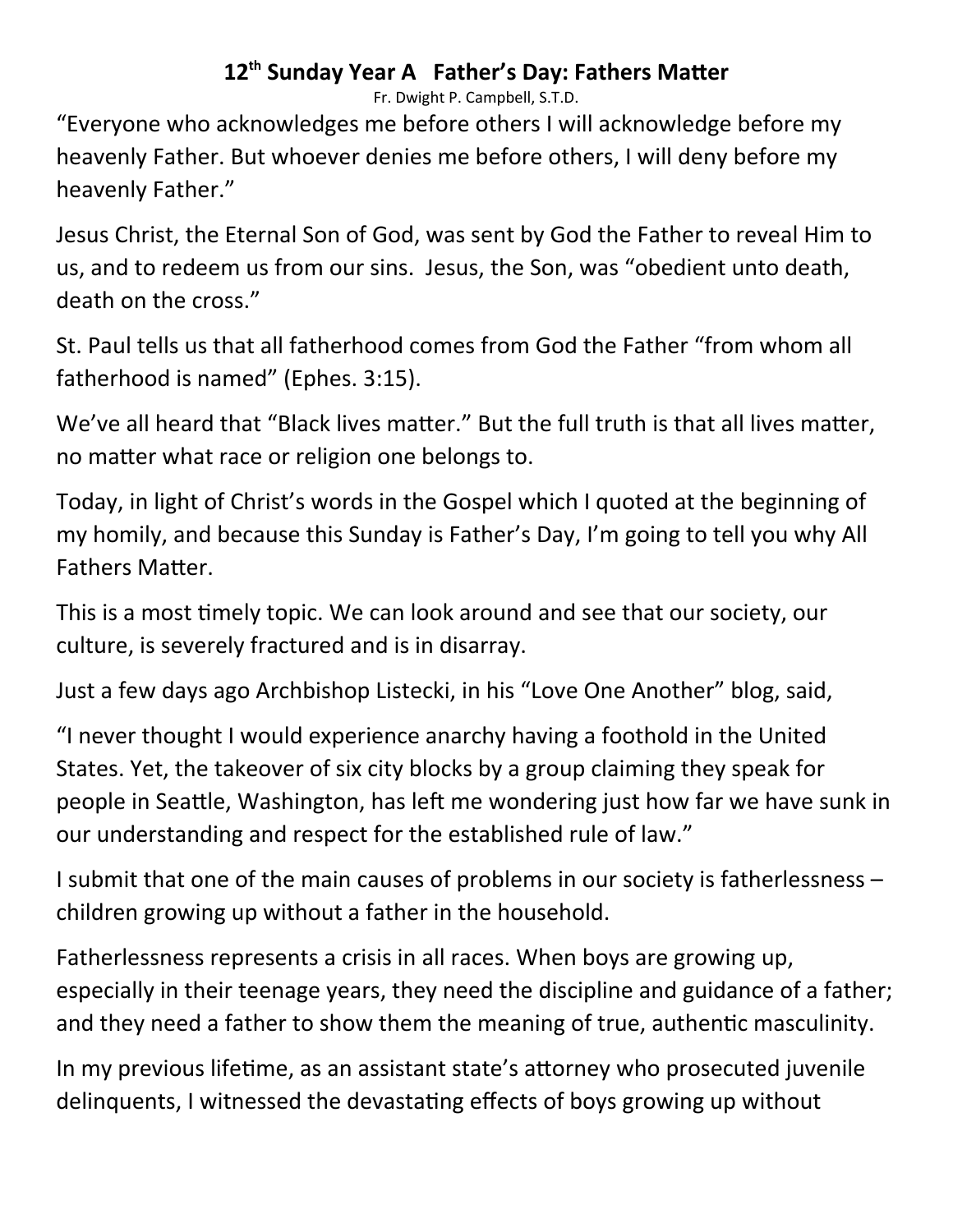fathers. At least 90% of the teenage boys I prosecuted came from homes where their father was not present, due to divorce or abandonment.

Girls need a father as well, to give them an example of true manhood – because most girls will look for a man to marry who models their father; AND they need a father as well for moral guidance and protection.

Father Reese shared with me the story of a woman judge he knew who told him how on one occasion in her teenage years in the hot summer weather her father, who was driving by in his car, saw her walking down the street dressed immodestly. He ordered her to get in the car, drove her home and made her change her clothes. She threw a fit at the time; but later as she grew more mature she was so thankful that her father acted the way he did – to protect her.

I recall hearing the Catholic convert and apologist Steve Ray talk about how he sits down with young men that come to his house to pick up his daughter for a date; he makes very clear what will happen to them if they should violate his daughter in any way, and they understand.

Yes, a good father is a guardian and protector of his wife and children, especially of his daughters.

What happens when fathers are not around to give moral guidance and protection to their daughters? Girls that grow up in fatherless homes tend to be promiscuous, because they are looking for that love that is missing from their fathers.

And in this age where there are false messages about sexuality and much confusion about gender, young teenage girls can easily be misled by social media, friends and classmates. But girls who have a tender, loving father who affirms them in a loving way will not be confused about their sexuality.

And as I said before, often when boys do not have a father, they tend to get in trouble with the law and exhibit antisocial behavior. When boys come from a stable home with her mother and father present, especially when the family attends religious worship, criminal or antisocial behavior decreases proportionally.

Fatherless homes are a plague in society, regardless of race or nationality; but statistics make clear that this is especially true in the black community.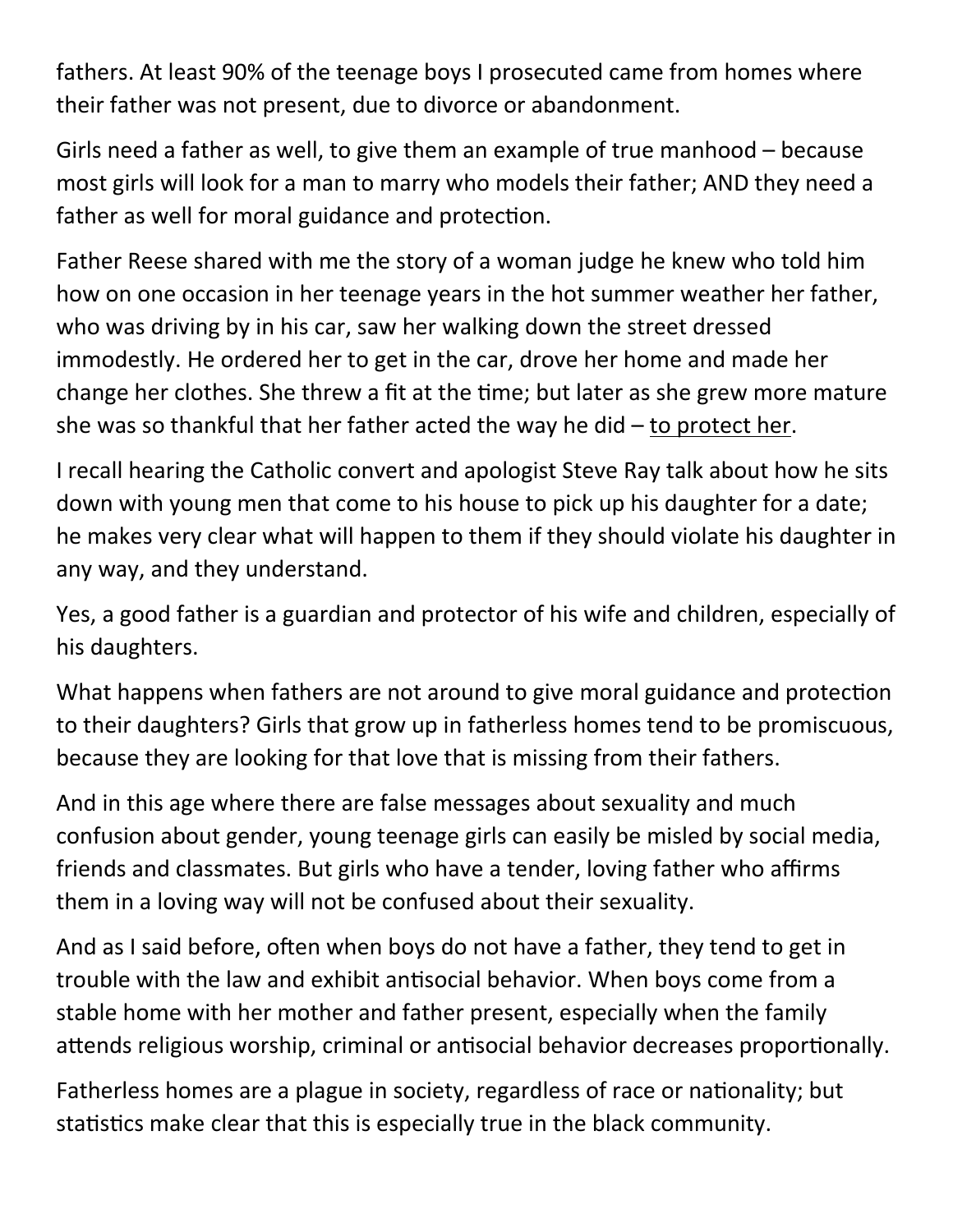More than 70% of black children are born today out of wedlock; about the same percentage of young adult black males are either in prison, probation or parole. And young black women continue to have children out of wedlock.

This sad cycle perpetuates itself. A person from a fatherless home is more likely to engage in behavior that results in more fatherless homes.

And here I'll add that the group Black Lives Matter will not assist the black community with its problems, but will only make the problems worse.

Why do I say that? I'll read here from the Black Lives Matter website, under the heading, "What We Believe":

*We disrupt the Western-prescribed nuclear family structure requirement by supporting each other as extended families and "villages" that collectively care for one another, especially our children, to the degree that mothers, parents, and children are comfortable.*

This is language right out of the Marxist playbook!

The BLM website goes on to say:

*We foster a queer‐affirming network. When we gather, we do so with the intention of freeing ourselves from the tight grip of heteronormative thinking, or rather, the belief that all in the world are heterosexual (unless s/he or they disclose otherwise).*

So, abolish the traditional family with mother and father, and embrace the homosexual agenda; this is going to help the black community? That's insane. Nay, that is EVIL!

And while BLM has removed from its website language that said women have the right to "reproductive freedom" (i.e., abortion), its leaders still work with Planned Parenthood – the largest abortion provider in the country, which specifically targets the black community. PP has done so from the very beginning, with its foundress, Margaret Sanger, who promoted the idea of eliminating the black and "inferior" races.

So, BLM does NOT care about all black lives, especially unborn black babies!

Archbishop Listecki, in his blog from a few days ago, goes on to say: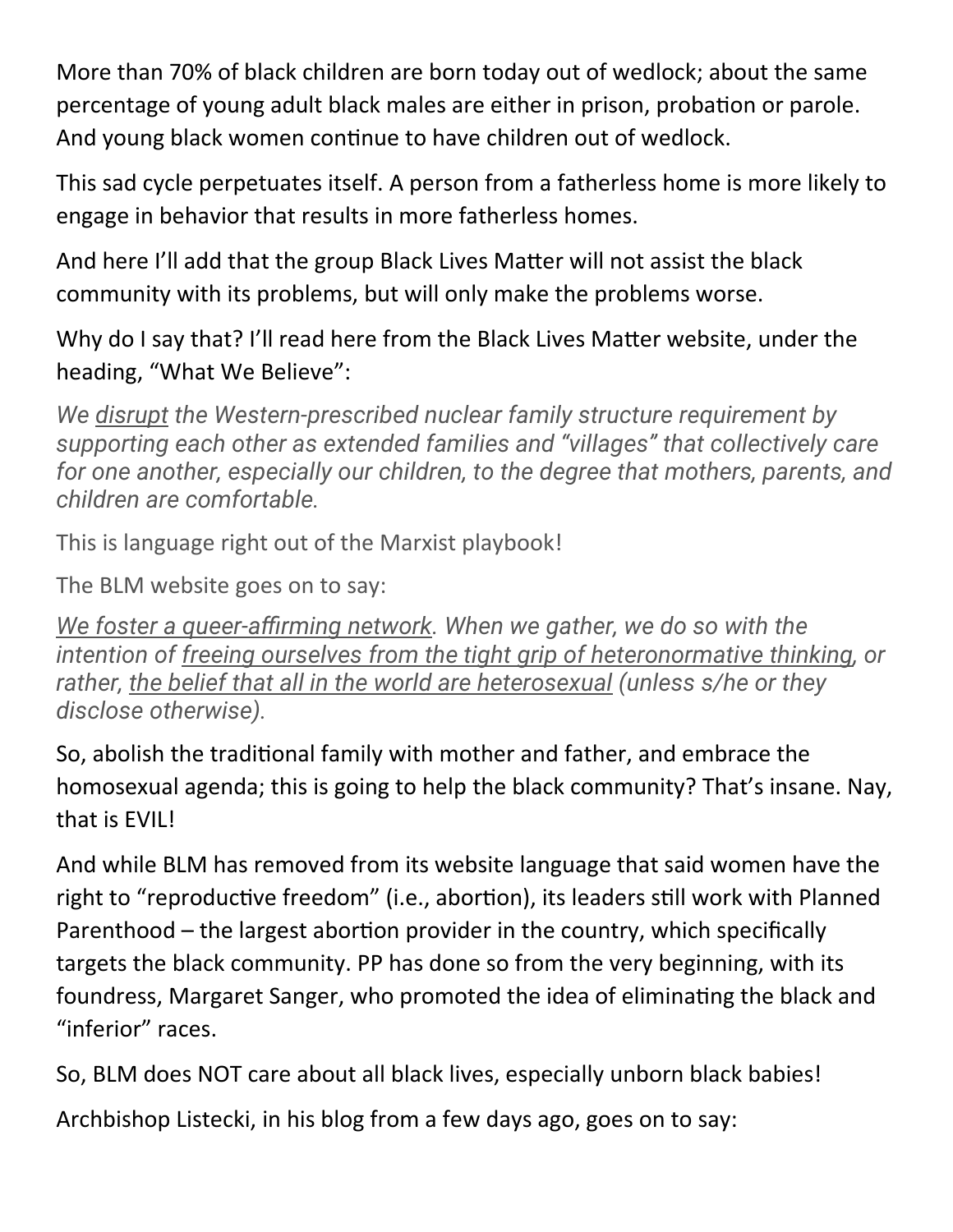"Ideologues claim that they have a better way, that the people will now claim their rights and everyone will be equal."

The Black Lives Matter organization is one of these ideological groups, one that embraces a neo-Marxist agenda.

The Black community is suffering because black families are in a shattered state, and yet Black Lives Matter claims that it wants to get abolish the nuclear family structure and get rid of thinking that sees heterosexual relationships as normal. This will only further harm the black community – something worthy black leaders admit.

A few days ago Mr. Niger Innis, National Chairman of the Congress of Racial Equality, told EWTN host Raymond Arroyo that fatherlessness and disrupting the family is "going to hold black people back."

Fathers matter. Black fathers matter. White fathers matter. Hispanic fathers matter. ALL fathers matter!

Three Sundays ago, along with some peaceful protests here in Kenosha, there was also vandalism and looting. Looking out the window of my Mt. Carmel rectory I saw about 40-50 cars driving in Columbus Park (next door) and then up and down the street in front of the rectory and church, honking their horns and yelling loudly as they leaned out the car windows.

These cars were filled with young males – both white and black; and many cars had Illinois license plates. They were not here to "peacefully protest." Someone from this group threw a Molotov cocktail (a firebomb) through the window of the restaurant across the street and down the block from the rectory; they broke the window of a Mexican store just up the street from the church. I feared for the safety of my church, school and rectory, and was thankful that about twenty National Guardsmen were stationed directly in front of my church while this was going on.

I would be willing to wager that most, if not all, of these young men in cars did not come from homes with a loving, caring father, and have never known a father's tender love and guidance.